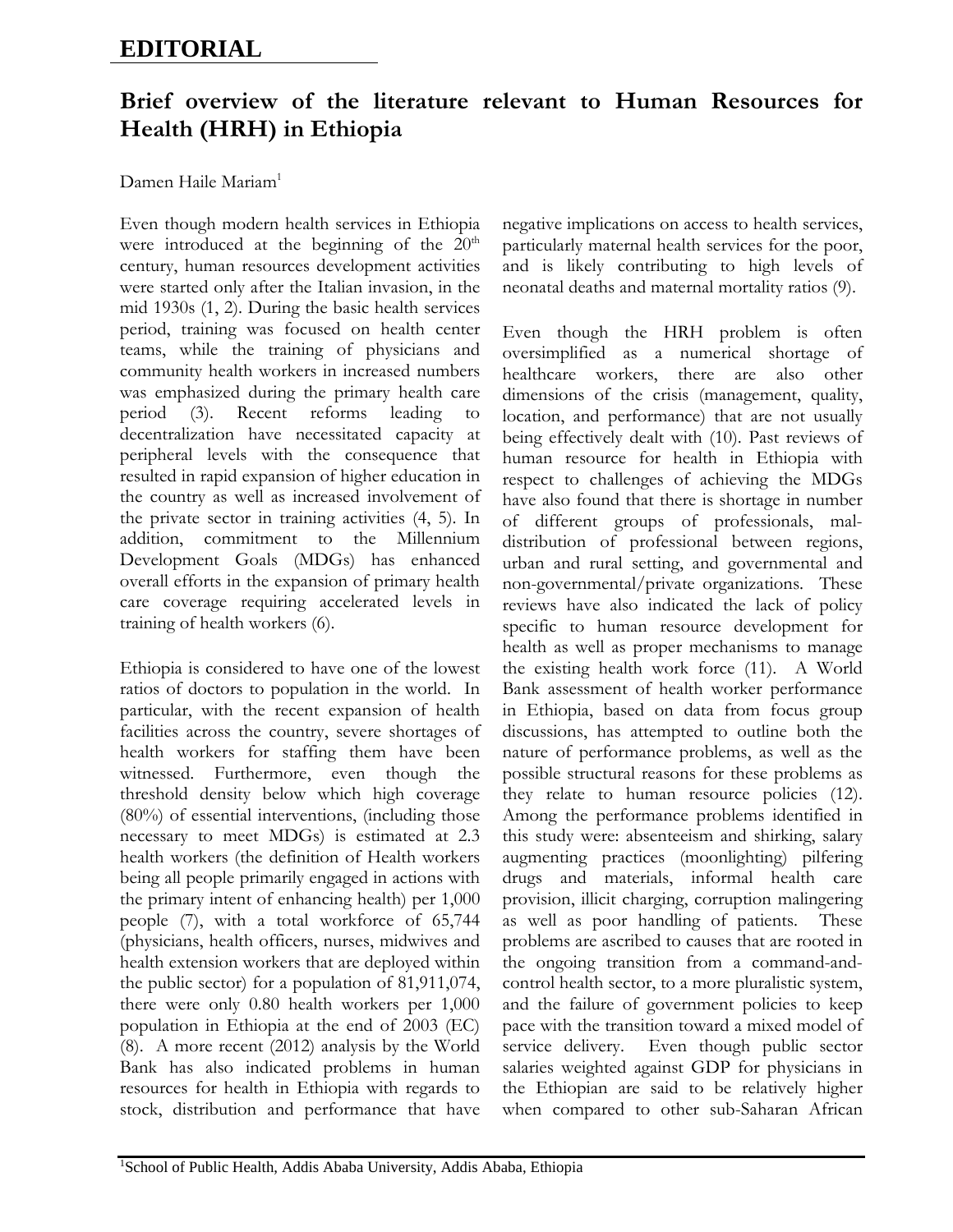countries (13), their actual magnitude is very low. In addition to the very high salary gradient between the public and private/NGO sectors locally, salary levels are excessively low for physicians and nurses who have some degree of access to the international labor market. Despite such mismatch between performance and remuneration, a survey and experimental study to assess the development of intrinsic motivation on a sample of newly graduating physicians and nurses in Ethiopia has shown the majority of student physician and nurses as being intrinsically motivated (14). In addition to economic incentives, such intrinsic motivation is also shown to be among the major factors in health workers' decision to work in rural and public facilities (15).

With regard to training of specific categories of health workers, a study that assessed the first cohort of trainees in the Health Extension Program (HEP) (16) has also found that the training institutions (Technical and Vocational Educational Training Institutes (TVETs)) assessed as lacking adequate facilities to receive the trainees. Teaching and learning conditions were also constrained with very little practical training. The selection of trainees was also found to be flawed, most being from *woreda* towns as opposed to the rural villages in which they were supposed to work. Trainees were also found not to have adequate orientation on their future job at recruitment, even though they expressed high level of commitment to work in rural areas. Similarly, assessment of the access to information, continuing education and reference materials among 60 Health Extension Workers (HEWs) distributed across 50 health posts within 27 *woredas* has shown that the HEW training modules were the only reference materials available at health post levels and that training in curative and delivery related subjects stand out in the future continuing education expectations of the health extension workers (17). Furthermore, assessment of the working conditions of the first cohort of health extension workers has shown challenges in harmonizing the staffing pattern at health post levels as there were no clear guidelines on relationship of HEWs with other health workers at community levels as well as

because of the general weakness of reporting and health management information system (18).

A review of medical doctors profile in Ethiopia with regard to production, attrition and retention (19) over the hundred years of the country's medical history has shown high annual attrition rate, fast population growth, governmental and non-governmental health institution expansion, low production and increased graduate enrollment over the recent years leading to extremely low physician-to-population ratio. According to this review, even though the government as well as the private sector has worked much in terms of health infrastructure expansion and health professional training, mechanisms for retention of medical doctors does not appear to have been properly sorted out. As a result, even despite salary equivalent top-up payments in some regions, more than 80% of the public hospitals outside the capital were under-staffed with physicians implying that the push factors are not correlated with remuneration alone. Brain drain is said to be a relatively recent phenomenon in the Ethiopian health sector workforce. With the advent of an increasing number of push factors, however, this trend has changed over the past couple of decades. About 50% of Ethiopians who went abroad and completed their studies did not return home during the past 10-15 years. For instance, between 1980 and 1991 only 5,777 students out of a total of 22,700 returned home (20). Health workers who migrated internally continue to serve the country's population, even though those with higher socio-economic status and usually urban residents. On the other hand, there also seem to be inefficiencies due to inappropriate and underutilization of highly trained health workers by the private sector institutions as well as vertical health programs (21).

Overall, major challenges in relation to human resources in the sector continue to be poor deployment and retention of health professionals, in addition to insufficient number in specific cadres of health workers such as midwives. Health personnel training activities have been expanded more recently as a result of new initiatives as well with the increased involvement of the private sector. However, there are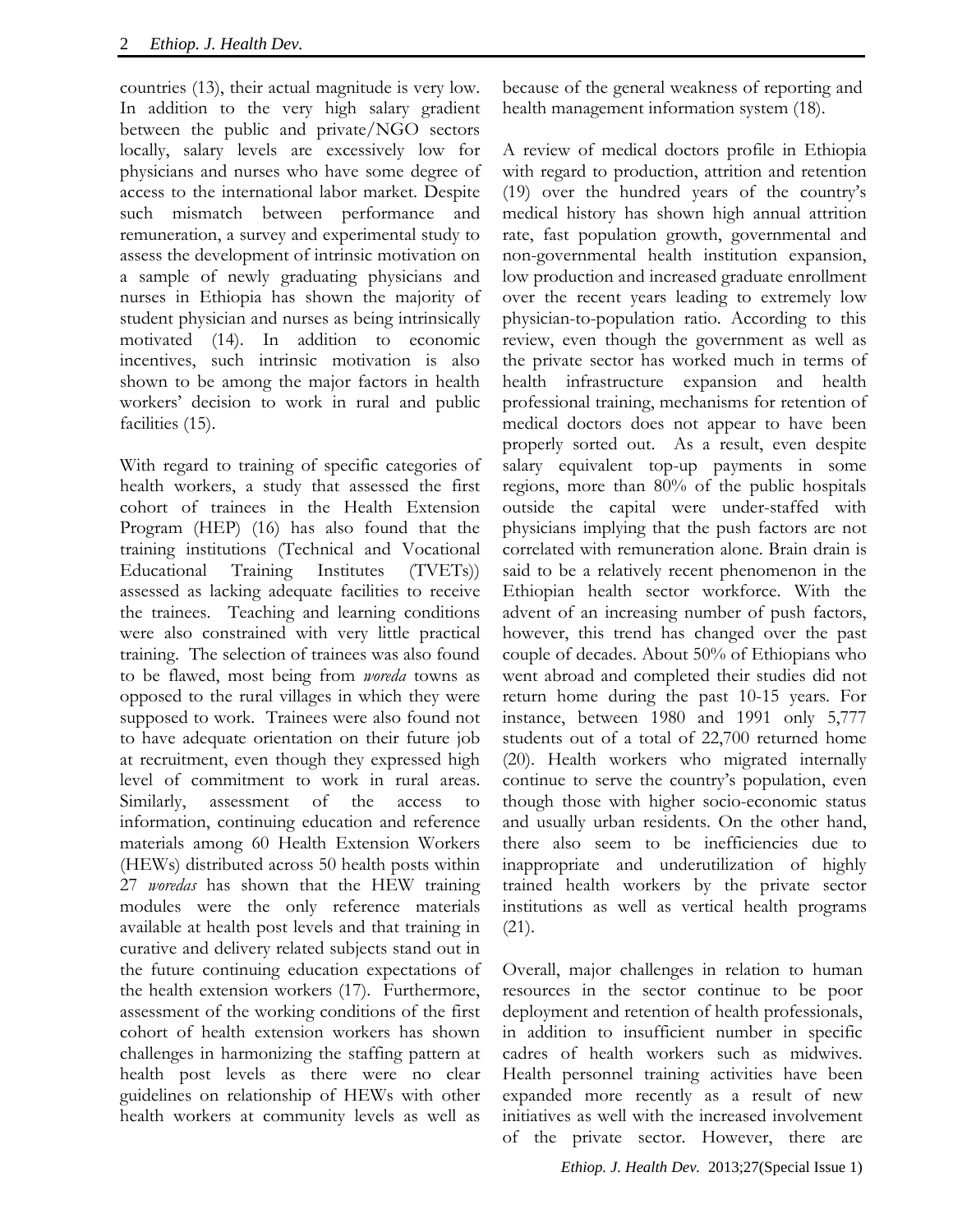concerns over the quality of training. Even though evidence is scarce on quality of training, there is no doubt that the lack of strong quality control mechanism are among the critical issues in the face of the fast expansion of private as well as public training institutions. An analysis of the higher education reform efforts in Ethiopia indicates that even though enrolment expansion targets are likely to be met, the dynamics of expansion is shown as likely to generate difficulties in maintaining educational quality, as it is always challenging for a nation to maintain quality standards in the midst of rapid enrolment expansion, among other things (22). In addition to shortage of appropriate training resources within the training institutions, absence of well organized regulatory and monitoring mechanisms for the overall process may be contributing to the low level of quality in training. Lack of proper mechanisms for planning and management of human resources for health is also a contributing problem. Even though most graduates are intrinsically motivated for public service (as shown by a survey by the World Bank), the lack of conducive working conditions and favorable professional environment endanger the erosion of these intrinsic factors (14).

To address the challenges outlined above, the health sector has developed its human resources development framework that is going to be a basis for elaborate activities in human resources planning and management. A new department for human resources has also been established within the Federal Ministry of Health. The Health Sector Human Resource Development Framework (2006-2010) was finalized in September 2005 (21). The Framework was meant to provide a basis for detailed planning of the different interventions and active engagement of the health sector partners. It has highlighted the human resources for health needs of the country for the period 2006 – 2010 in the context of the sector's demand as well as the ongoing public services reform.

However, there is still a lot to be done to address the crisis in the situation of human resources. In addition to more accurate planning of the health workforce, better management systems should be established in terms of improving motivation, ensuring adequate and regular pay, improving working conditions and enhancing professional values of workers. The country should also attempt to operationalize in its context the various initiatives and core principles developed by the World Health Organization. In particular, its future actions in the area of human resources for health should be within the framework of the "Working Lifespan" approach with the goal of getting the right workers, with the right skills, in the right place, doing the right things; and in so doing to retain the agility to respond to the crises, to meet current gaps and to anticipate the future. Attempt also should be made to address some of the basic causes of the human resources for health problems that are said to emanate from the political nature of most of the issues related to the subject (in that there is an urgent and very high need for political commitment and political management for taking up the HRH agenda forward and for scaling up the resources required for necessary interventions), from inefficient and inappropriate external assistance for this element as well as from lack of good governance (23). There is also a need to review the usual HR/population ratio method which is used as a model for planning human resources for health, with the claim that the training and development of technical health workers is attempted to be geared to the needs of the country (24). With the current strategies at place for financing health personnel training, the application of only this model does not seem to be cost-effective. One possible way of approaching the training strategy for health workers is to attempt to use a mix models for planning. Such an approach is also in line with the recommendation for exploring mechanisms to resource educating health workers at the regional level (25). Furthermore, to have a positive effect on health outcomes, the professional education subsystem must design new instructional and institutional strategies in view of the opportunities created by globalization, increased transfer of knowledge as well as professionals and patients across borders (26).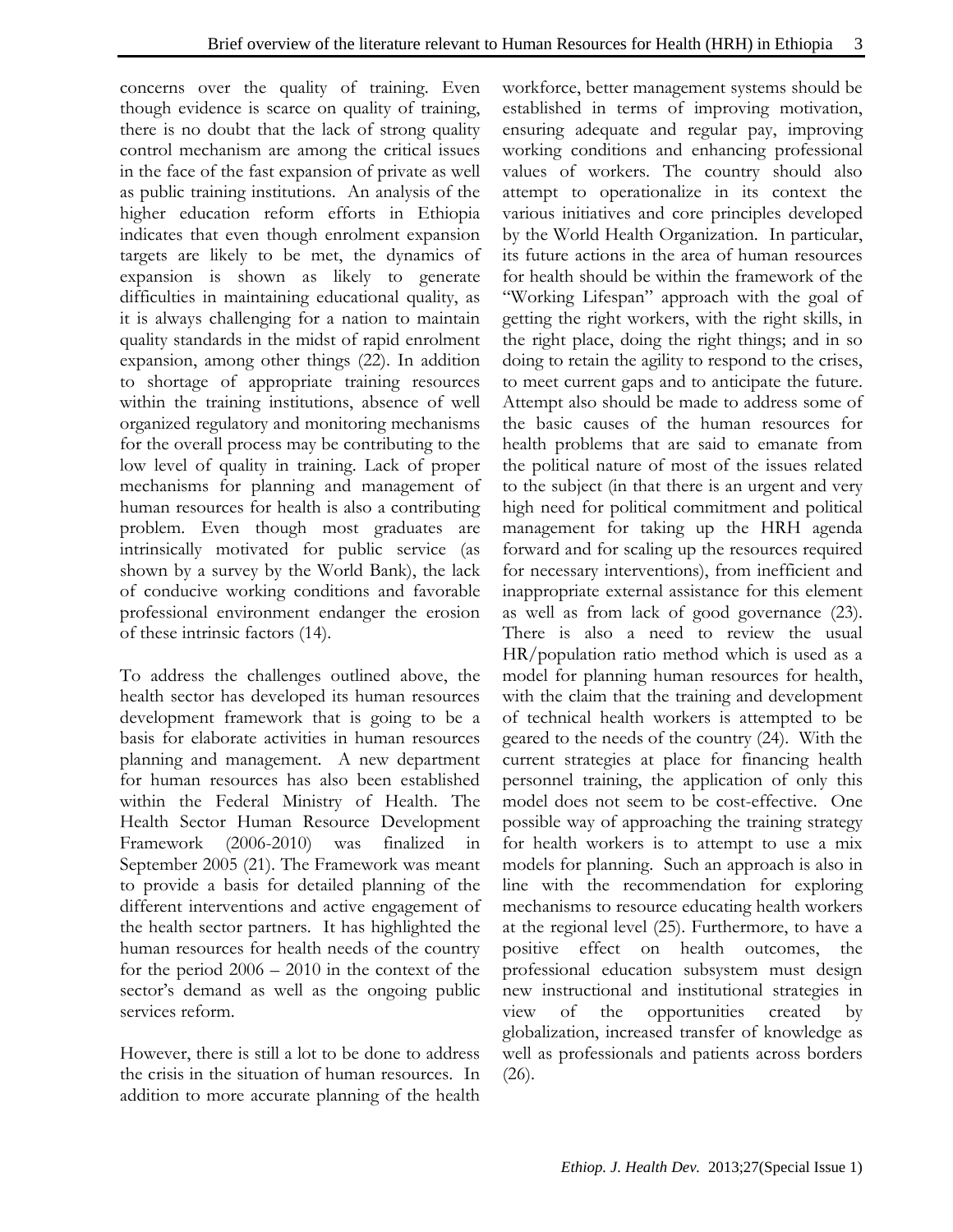## **References**

- 1. Pankhurst R. The Beginnings of Modern Medicine in Ethiopia. *Ethiop Observer* 1965; 9(2): 114-160.
- 2. Pankhurst R. The medical history of Ethiopia during the Italian fascist invasion and occupation (1935-1941). *Ethiop Observe*r 1973; 16:108 – 116.
- 3. Ministry of Health. Primary Health Care Review. Addis Ababa; Planning and Programming Bureau, 1985.
- 4. FMOH. Accelerated Expansion of Primary Health Care Coverage in Ethiopia. Addis Ababa; PPD, 2004.
- 5. FMOH. Accelerated Expansion of Health Officers Training Program in Selected Hospitals in Ethiopia. Draft Concept Paper. Addis Ababa; PPD, 2004.
- 6. MOFD & FMOH., Ethiopia. The Millennium Development Goals: Health Sector Needs Assessment for Ethiopia. Addis Ababa; MOFED and MOH, 2004.
- 7. WHO. The world health report 2006: Working together for health. Geneva; WHO, 2006.
- 8. FMOH. Health and health related indicators, 2003 EFY. Addis Ababa; Planning and Finance Directorate, 2011.
- 9. Feysia B, Herbst CH, Lemma W, Soucat A (eds). The health workforce in Ethiopia: Addressing the remaining challenges. A World Bank Study 66218. The World Bank; Washington, DC, 2012.
- 10. Buchan J, Campbell J. Editorial: Challenges posed by the global crisis in the health workforce. *BMJ* 2013;347:f6201.
- 11. Girma S, Gebre Yohannes A, Kitaw Y, Ye-Ebiyo Y, Seyoum A, Desta H, et al. Human resource development for health in Ethiopia: Challenges of achieving the Millennium Development Goals. *Ethiop J Health Dev*  2007; 21(Special Issue):216-231.
- 12. Lindelow M, Semeels P and Lemma T. The Performance of Health Workers in Ethiopia: Results from Qualitative Research. World

Bank Policy Research Working Paper 3558, April 2005.

- 13. The World Bank. Ethiopia A Country Status Report on Health and Poverty. March 2005. Draft Report No.28963-ET.
- 14. Barr A, Lindelow M, Garcia-Montavio J and Serneels P. Intrinsic motivation on the development frontline: Do they exist? Do they endure? Economic & Social Research Council (ESRC) Global Poverty Research Group, 2005.
- 15. Serneels P, Montalvo JG, Pettersson G, Lievens T, Butera JD, Kidanu A. Who wants to work in a rural health post? The role of intrinsic motivation, rural background and faith-based institutions in Ethiopia and Rwanda. *Bull World Health Organ*  2010;88:342–349.
- 16. Kitaw Y, Ye-Ebiyo Y, Said A, Desta H, Teklehaimanot A. Assessment of the training of the first intake of health extension workers. *Ethiop J Health Dev* 2007; 21(Special Issue):232-239.
- 17. Ye-Ebiyo Y, Kitaw Y, Gebre Youhannes A, Girma S, Desta H, Seyoum A, et al. Study on health extension workers: Access to information, continuing education and reference materials. *Ethiop J Health Dev* 2007; 21(Special Issue):240-245.
- 18. Teklehaimanot A, Kitaw Y, Gebre Yohannes A, Girma S, Seyoum A, Desta H, et al. Study of the working conditions of health extension workers in Ethiopia. *Ethiop J Health Dev* 2007; 21(Special Issue):246-259.
- 19. Berhan Y. Medical doctors profile in Ethiopia: Production, attrition and retention. *Ethiop Med J* 2008; 46(Special Issue 1):1-77.
- 20. Mengesha Y and Kebede Y. Brain Drain. In Berhane Y, Haile Mariam D, Kloos H. The Epidemiology and Ecology of Health and Diseases in Ethiopia. SHAMA Books and Ethiopian Public Health Association, Addis Ababa, Ethiopia, 2006.